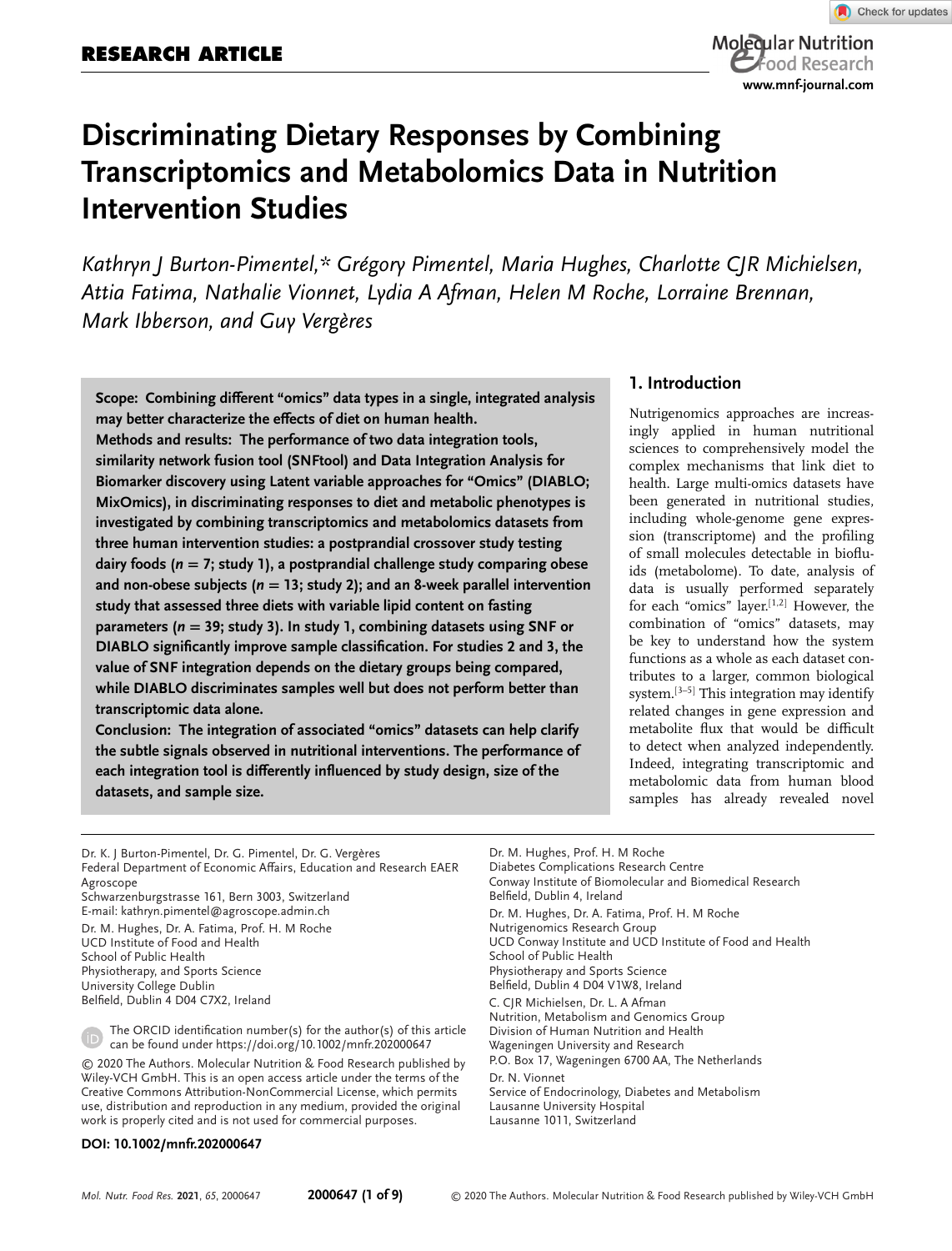insights into the molecular mechanisms of clinical traits underlying normal physiology and disease by highlighting the cross-talk between biological layers at the pathway  $level.<sup>[3]</sup>$ 

In human nutrition intervention studies, data integration techniques could also advance understanding of the metabolic changes attributable to diet or food compounds. Such signals of metabolic change are often subtle and difficult to elucidate against a complex background of biological and environmental variation. Several studies have successfully used data integration tools to identify groups of biomarkers that are associated with diet-related outcomes, for example the modulation of insulin sensitivity induced by caloric restriction intervention<sup>[6]</sup> or change in body weight.<sup>[7]</sup> However, data integration of nutritional "omics" datasets remains underexploited.

Different methods have been developed for integrating "omics" layers. This study evaluates two recently developed methods for integrating "omics" data that can be used to group samples and identify biomarkers, themes that are relevant to nutrition and disease-focused studies. The first method is the similarity network fusion tool (SNF),<sup>[8]</sup> a correlation-based, unsupervised tool that previously performed well in detecting subtle signatures in datasets compared to alternative unsupervised methods.[9] SNF uses correlation matrices, generated separately for the related "omics" datasets, to create a "fused", integrated network that models the relationship between individual samples. The second method is the Data Integration Analysis for Biomarker discovery using Latent variable approaches for "Omics" studies (DIABLO),<sup>[10,11]</sup> a supervised, multivariate method (component-based) that maximizes the discrimination between predefined sample groups while associating each pair of "omics" datasets.[10,12–14] Therefore DIABLO can identify a set of correlated variables (such as genes or metabolites) that could discriminate different responses to diet.

This study evaluates the performance of the SNF and DIABLO methods for the integration of nutritional "omics" data in three independent nutrition studies. The studies represent some of the common types of approaches that are used in nutritional studies, including crossover and parallel design, postprandial tests (to assess the immediate response to food intake), and fasting measurements (to assess the longer-term consequences of diet on metabolism).

Prof. H. M Roche Institute for Global Food Security Queens University Belfast Belfast, BT7 1NN, United Kingdom Prof. L. Brennan UCD Institute of Food & Health School of Agriculture and Food Science University College Dublin Belfield, Dublin 4 D04 V1W8, Ireland Dr. M. Ibberson Vital IT Quartier UNIL-Sorge, Lausanne 1015, Switzerland Dr. M. Ibberson Swiss Institute of Bioinformatics Quartier UNIL-Sorge, Lausanne 1015, Switzerland

## **2. Experimental Section**

### **2.1. Study Designs**

SNF and DIABLO data integration methods were applied in an exploratory analysis of data obtained from three clinical human studies in which the effects of diet on transcriptomics and metabolomics or lipidomic signatures were evaluated in blood samples (**Figure 1**). Study 1 (the F3 study), a randomized controlled crossover design, assessed the dynamic postprandial effects of two dairy products (800 g yogurt or acidified milk) on the whole blood transcriptome (Illumina RNAseq) and serum metabolome (untargeted UHPLC/Q-TOF-MS analysis) of seven healthy young men.<sup>[15-17]</sup> Study 2 (the MECHE study) also used postprandial testing (response at 4h post-challenge) to evaluate the transcriptome (human whole-genome GeneChip microarray, in PBMCs) and serum lipid profile (Orbitrap LC-MS, identification of a selection of lipids) of thirteen men with different metabolic phenotypes (obese/non-obese) to an oral lipid tolerance test (OLTT).<sup>[18–21]</sup> Study 3 (the MARIS study) used a randomized controlled parallel study design to evaluate an 8 week dietary intervention, testing three dietary patterns: a Western-type diet high in saturated fatty acids (SFA diet), a Western-type diet high in MUFA from olive oil (MUFA diet), and a Mediterranean-type diet (MED diet) with equivalent MUFA amounts to the MUFA diet.[22] The transcriptome (human whole-genome GeneChip microarray, in PBMCs) and serum metabolome (NMR, identification of a selection of metabolites from various classes) were assessed in 39 overweight or obese men and women using fasting samples collected after a 2 week run-in period (SFA diet) and after the dietary interventions.[23,24] All three studies included in this analysis were completed in accordance with the ethical standards of the responsible committee on human experimentation and with the guidelines laid down in the 1975 Helsinki Declaration, as revised in 1983. The studies are registered at ClinicalTrials.gov (study 1: NCT02230345, study 2: NCT01172951, and study 3: NCT00405197). A full description of study designs is given in Sections S1-S3, Supporting Information.

### **2.2. Preparation of Data**

Each dataset was preprocessed to filter artifacts and low-level signal according to the original study protocols (see Sections S1-S3, Supporting Information). Additional filtering of the data with baseline measures deducted was applied to refine data integration performance [8] ( Section S4, Supporting Information). Total filtered features retained for data integration analysis were: study 1,  $n = 5043$  genes,  $n = 1100$  metabolites (untargeted, not identified); study 2,  $n = 1040$  genes,  $n = 42$  lipids (identified and quantified); study 3,  $n = 1012$  genes,  $n = 129$  metabolites (identified and quantified). The datasets were then processed according to a common analysis pipeline (Figure S1, Supporting Information) in the R environment (R v 3.5.3; R Foundation for Statistical Computing, Vienna, Austria).

### **2.3. SNF Analysis**

The SNF analysis protocol was based on the methods described by Wang et al.<sup>[8]</sup> using the R package "SNFtool" (v 2.3.0)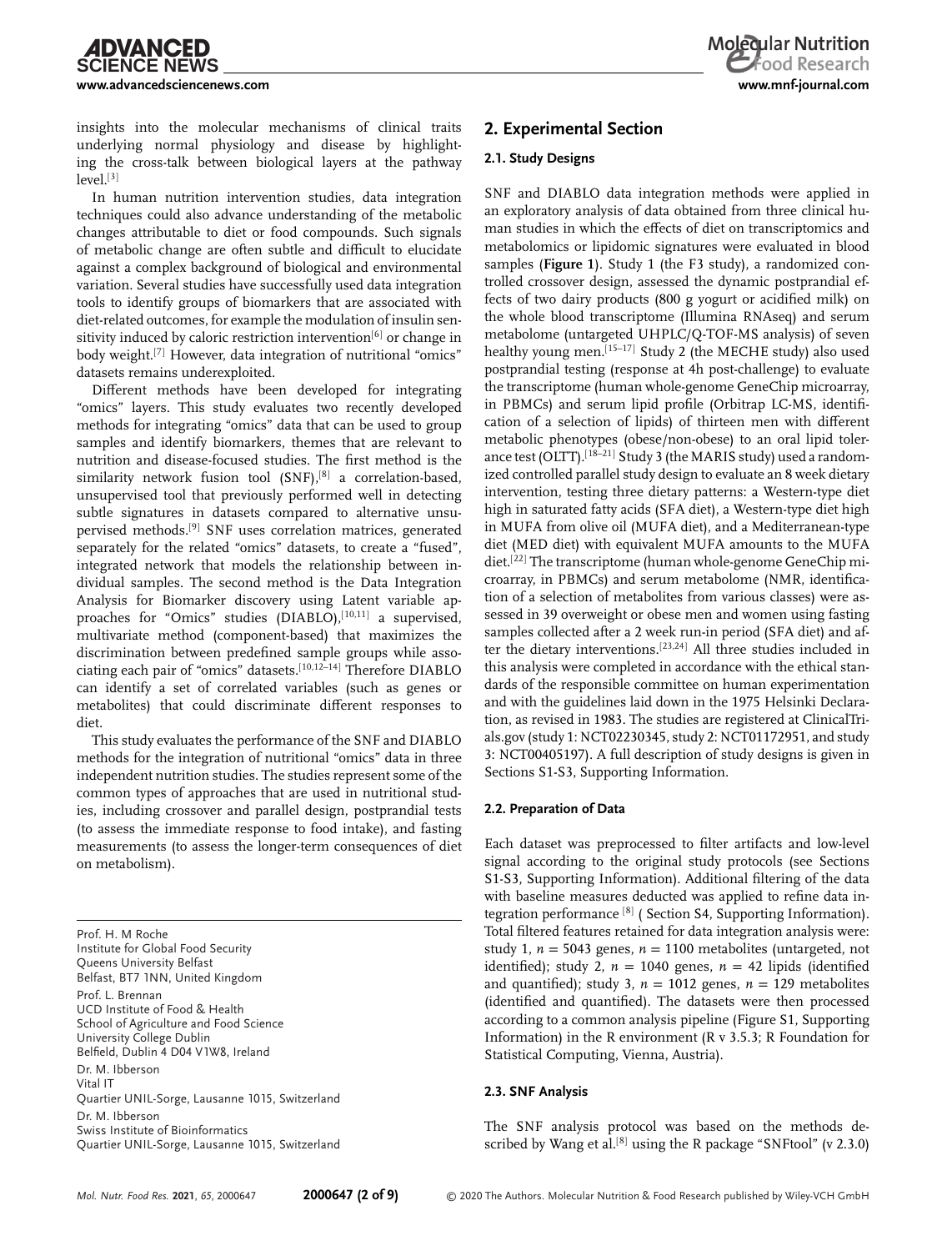**[www.advancedsciencenews.com](http://www.advancedsciencenews.com) [www.mnf-journal.com](http://www.mnf-journal.com)**



**Figure 1.** Overview of study designs used for data integration. A) Study 1 used a randomized, controlled, crossover study design to test the postprandial and short-term effects of acidified milk and probiotic yogurt.<sup>[15,31</sup> On dairy test days (D1 and D2) blood samples were collected fasting and postprandially for transcriptome and untargeted metabolome profiling (*n* = 7 subjects). Dietary restriction applied 3 days before the postprandial tests and diet was controlled throughout the study. B) Study 2 evaluated the response of obese (*n* = 5) and non-obese (*n* = 8) participants to a standard metabolic challenge comprised of a lipid overload that was completed after an overnight fast. The postprandial response to the challenge was evaluated by blood sampling over 5 h for lipid profiling and transcriptome analysis.<sup>[20]</sup> C) Study 3 used a parallel, controlled study design to evaluate the effect of different dietary patterns on the fasting metabolic profile and transcriptome. After a 2 week run-in phase of SFA diet, participants were randomly assigned to test for 8 weeks either a MED diet (*n* = 17), SFA diet (*n* = 16), or MUFA diet (*n* = 14).<sup>[22]</sup> D1/D2, dairy test; MED, Mediterranean; SFA, saturated fatty acid.

(Section S4, Supporting Information). SNF first calculates dissimilarity distances between samples for each separate dataset to create affinity/similarity matrices that can be interpreted as networks. Each individual "network" is then iteratively modified by SNF, finally converging on a unique, integrated network. Transcriptome, metabolome/lipidome and integrated SNF networks were visualized by extracting the strongest connections between the samples. SNF integrated models were validated using bootstrapping tests that compared the model classification to models using randomized data (*p <* 0.05) (see Section S4, Supporting Information). Classification performance of the models was evaluated by the classification error rate (CER) (ranging from 0 to 1), which was estimated by an internal (M-fold) cross-validation analogous to that of the mixOmics "perf" function. CERs for the integrated and non-integrated models were compared using linear mixed-effects models. Post hoc pairwise comparisons were estimated, where indicated ( $p < 0.05$ ), using marginal means (emmeans)<sup>[25]</sup> (significant effects considered where  $p_{\text{adi}} < 0.05$ ).

**Molecular Nutrition Food Research** 

#### **2.4. PLS-DA and DIABLO Analyses**

For each study, separate partial least squares discriminant analysis (PLS-DA) models for transcriptomics and metabolomics datasets were created using mixOmics (v 6.6.2).<sup>[26]</sup> Classification performance of the models was evaluated by the CERs using the same cross-validation test as described for SNF. Goodness-of-fit and predictability were verified with R2 and Q2 parameters.

The integration of the two "omics" datasets using DIABLO applied the workflow proposed by Rohart et al.<sup>[10]</sup> and Singh et al.<sup>[11]</sup> using mixOmics. For each study, a DIABLO model was built with settings to maximize the separation between treatment groups while accounting for correlation between the "omics" datasets. Validity of the DIABLO models was assessed by a permutation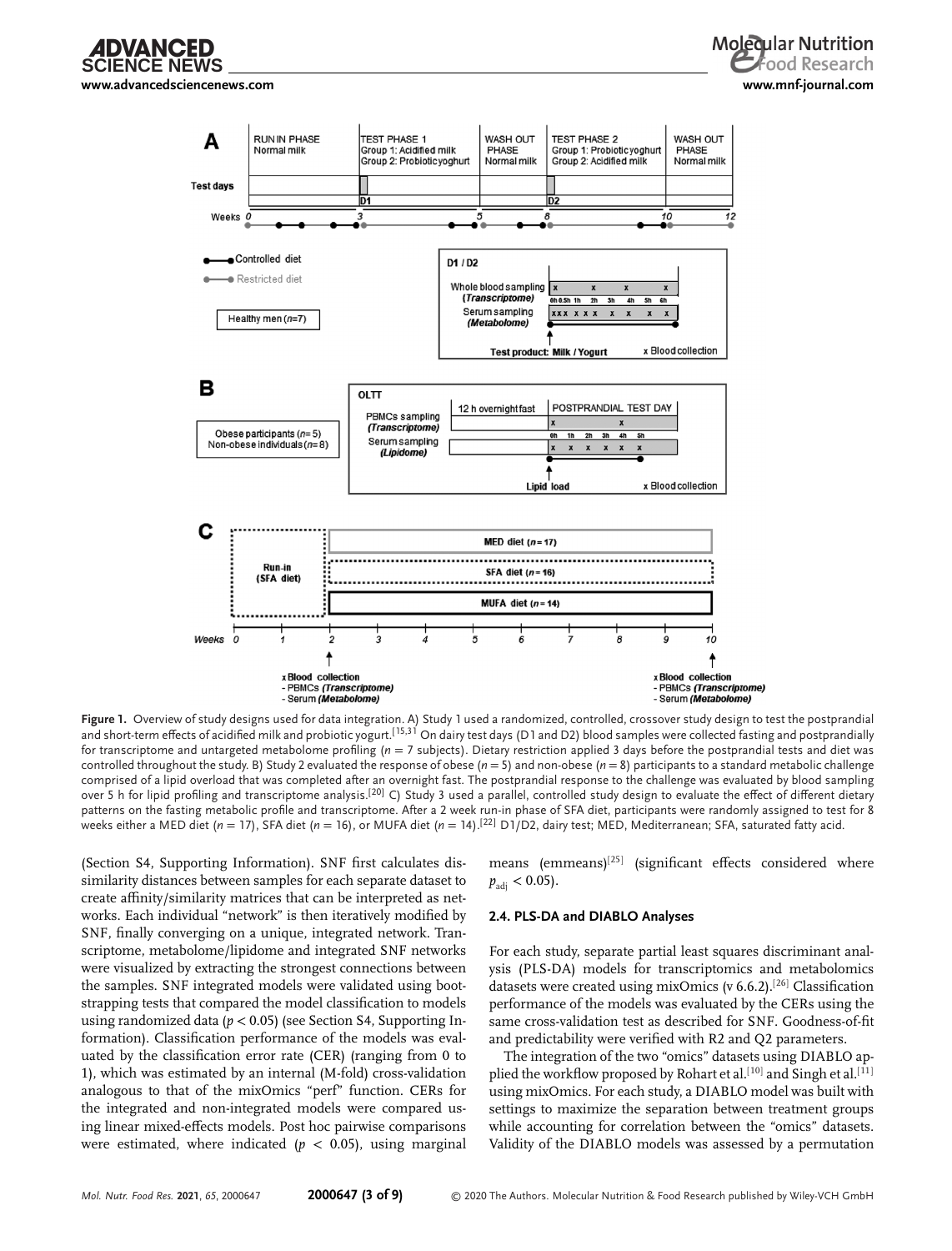test that compared the CERs of the original DIABLO models to CERs of models built with randomly permuted samples (significance where  $p < 0.05$ ). Relative "weights" of each dataset in the final integrated model were compared to evaluate the relative importance of each dataset.<sup>[10]</sup> Finally, CERs of DIABLO models were compared to those of PLS-DA models using the same method as defined for SNF to evaluate whether the integration of the two "omics" datasets improved classification performance.

A multilevel decomposition was applied to PLS-DA and DIA-BLO analyses for study 1 to account for the crossover design.<sup>[27,28]</sup> A detailed description of the PLS-DA and DIABLO workflows is given in Section S4, Supporting Information and model settings are presented in Table S1, Supporting Information.

### **2.5. Comparison of SNF and DIABLO**

For each study, the CERs of the SNF and DIABLO models could be directly compared using paired, two sample *t*-tests (*p <* 0.05), as identical test and training sets were used in M-fold crossvalidations. When both methods showed good performance (validated CER *<* 0.05), further evaluation of the features (genes and metabolites/lipids) selected by the models was carried out including network and enrichment analyses. The top 5% most important features for each integrated models were extracted and the strongest connections between selected features ( $\rho$  < −0.9 and  $\rho$  > 0.9, Spearman's correlation) were represented in networks. Over-representation analysis (ORA) using Fisher's exact test was used to assess the functional relevance of the top 5% most important genes selected by integrated models. Full details are found in Section S4, Supporting Information.

### **3. Results**

### **3.1. SNF and DIABLO Performed Well to Discriminate the Two Postprandial Dairy Tests (Study 1)**

Study 1 sought to characterize the postprandial response to acidified milk and yogurt. The SNF models generated for the transcriptome or metabolome data alone (respectively shown in the form of affinity matrices in **Figure 2**A,B) did not completely distinguish the responses to the dairy products, despite the observation of some grouping of samples especially for the metabolome. However, the integration of the datasets using the SNF tool revealed two distinct clusters in the integrated SNF affinity matrix, comprised only of samples representing the postprandial response to either acidified milk or yogurt (Figure 2C). The grouping of the samples in the SNF model were statistically validated by bootstrapping permutation tests ( $p = 0.0002$ ). In line with the strength of the SNF model in separating the samples, the model performed well in prediction tests, with a statistically significantly lower CER than either model created with the separate datasets (**Table 1**).

A network representing the most important connections between samples in the SNF model shows spatial separation of milk and yogurt postprandial samples (Figure 2D). The network connections were generally specific to the metabolome or the transcriptome rather than both, while some connections were only found when both datasets are combined.

The multivariate analyses of each datasets separately (PLS-DA) and successfully discriminated the postprandial dairy responses, as shown by the score plots (Figure S2, Supporting Information; R2 and Q2 values in Table S2, Supporting Information). The integration using DIABLO resulted in a valid model (permutation test,  $p = 2.2 \times 10^{-16}$ , Figure S3, Supporting Information) and performed better in classifying the samples than when the datasets were analyzed separately (Table 1). A strong association was observed between the first components of the two data types (Pearson correlation,  $\rho = 0.86$ ,  $p = 8.0 \times 10^{-5}$ ) and correspondingly the relative contribution ("weights") of the metabolome and transcriptome datasets in the integrated DIABLO model were not significantly different (Table S3, Supporting Information).

The integration of study 1 datasets with DIABLO and SNF both resulted in models showing similar performance in the prediction of type of dairy consumed (CER *<* 0.05), although the CER was slightly better for SNF (Table 1). Comparison of the top 5% most important metabolites and genes selected by each integrated model revealed some similarities despite the different strategies used to construct the models. Of these features, 25% were present in both models, with more common genes (27%) than common metabolites (16%). The similarity between the models was greater when considering only the most correlated genes and metabolites (e.g., those with  $|\rho| > 0.90$ ), as shown in the gene-metabolite networks (**Figure 3**); 41% of all selected features were found in both networks. Pathway analysis did not reveal a significant enrichment among the genes identified as discriminant for either model.

### **3.2. Using Postprandial Transcriptome and Lipid Data to Separate Responses to an OLTT (Study 2)**

The MECHE metabolic challenge study investigated the metabolic impact of an OLTT in the postprandial state, focusing on the differences in this response between obese and non-obese individuals. The affinity matrix for the transcriptome alone grouped together the five OLTT responses of the obese subjects correctly while the lipidome misclassified one obese individual (Figure S4A,B, Supporting Information). Integration of transcriptome and lipidome datasets for MECHE using SNF resulted in a valid model ( $p = 0.003$ ) that broadly grouped the samples into OLTT responses of obese and non-obese subjects, with one misclassification of a response from an obese individual (BMI 34.4 kg m<sup>−</sup>2), which was grouped with the responses from non-obese participants (Figure S4C, Supporting Information). The CER of the integrated model was thus a little lower than the separate lipidome model though higher than the transcriptome alone (Table 1). The network derived from the SNF model (Figure S4, Supporting Information) shows the BMI groups were well separated when only visualizing the strongest associations between samples, with the lipidome showing particular importance in defining connections within the non-obese while associations within the obese group were captured by the integrated datasets.

PLS-DA analysis of the transcriptome dataset alone correctly classified all phenotypic responses to the OLTT in all M-fold tests, while the lipidome PLS-DA model showed significantly weaker predictive performance (Table 1). PLS-DA performance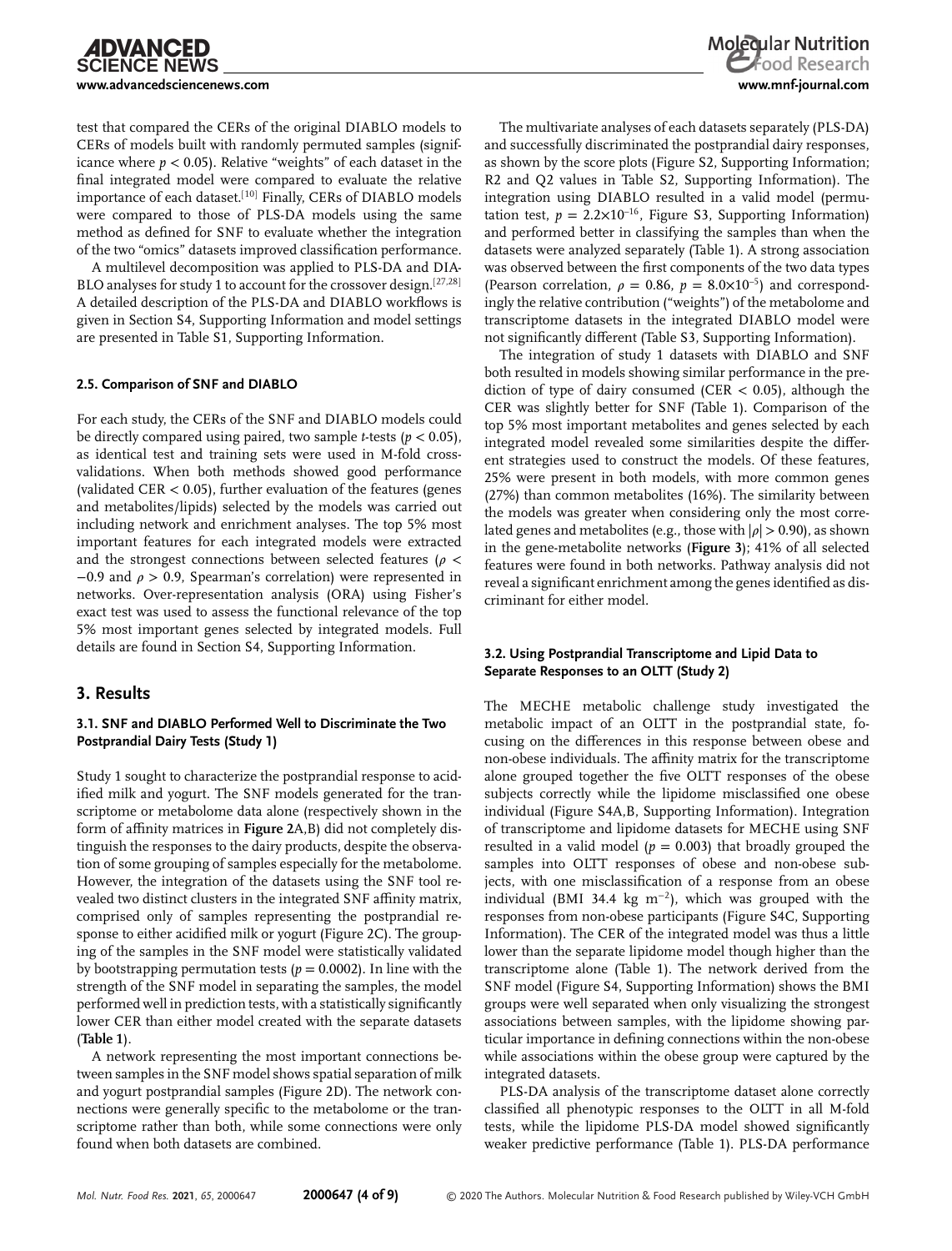:F NFWS

**Molecular Nutrition** food Research **[www.advancedsciencenews.com](http://www.advancedsciencenews.com) [www.mnf-journal.com](http://www.mnf-journal.com)**



**Figure 2.** Visualization of models constructed with SNF for study 1. Affinity matrices for net iAUC show metabolite, gene, and SNF integrated models (respectively, A–C); SNF network showing the top 30% connections between samples using Cytoscape with edge weighted spring embedded layout in panel D. Samples are labeled by subject (S) number and intervention type milk (M,  $n = 7$ ) or yogurt (Y,  $n = 7$ ), with colors to indicate test meal: M (blue), Y (red). Diagonal of heatmaps shows median similarity across all samples. Network connections are colored according to whether the connection was identified in the top 30% connections for networks created with the metabolome (turquoise), transcriptome (purple), in both metabolome and transcriptome separate networks (black) or only with the datasets combined (SNF model) (yellow). iAUC, net incremental area under curve; SNF, similarity network fusion.

parameters R2 and Q2 values are presented in Table S2, Supporting Information. The integrated DIABLO model also correctly predicted all phenotypic responses to the OLTT (permutation tests,  $p = 2.2 \times 10^{-16}$ , Figure S3, Supporting Information) (Table 1). Despite a strong association between the first components of the two data types (Pearson correlation,  $\rho = 0.77$ ,  $p = 0.002$ ), comparison of the relative "weights" of the datasets in the final DIABLO model showed that the transcriptome dataset was given significantly more importance than the lipidome dataset (Table S3, Supporting Information). The spatial separation of the samples and their groupings for each model are shown in the score plots (Figure S5, Supporting Information).

For this study, the integration of datasets using DIABLO resulted in better classification of the phenotype groups, with lower CER for DIABLO than SNF (Table 1). Comparisons of the top features selected for each model were not completed due to the high

CER obtained for the SNF model, which implies that extracted features based on this model would not characterize the groups well.

### **3.3. Data Integration for the Long-Term Dietary Intervention (Study 3)**

MARIS was an 8 week dietary fat and dietary quality modification intervention study. When the three dietary interventions were included in the SNF analysis, regardless of whether metabolome, transcriptome, or integrated datasets were used, affinity matrices (Figures S6A, S7A, and S8A, Supporting Information) and CERs (Table 1) did not show good classification of samples. Conversely, when only two diets were included per analysis, sample clustering was improved for the metabolome and transcriptome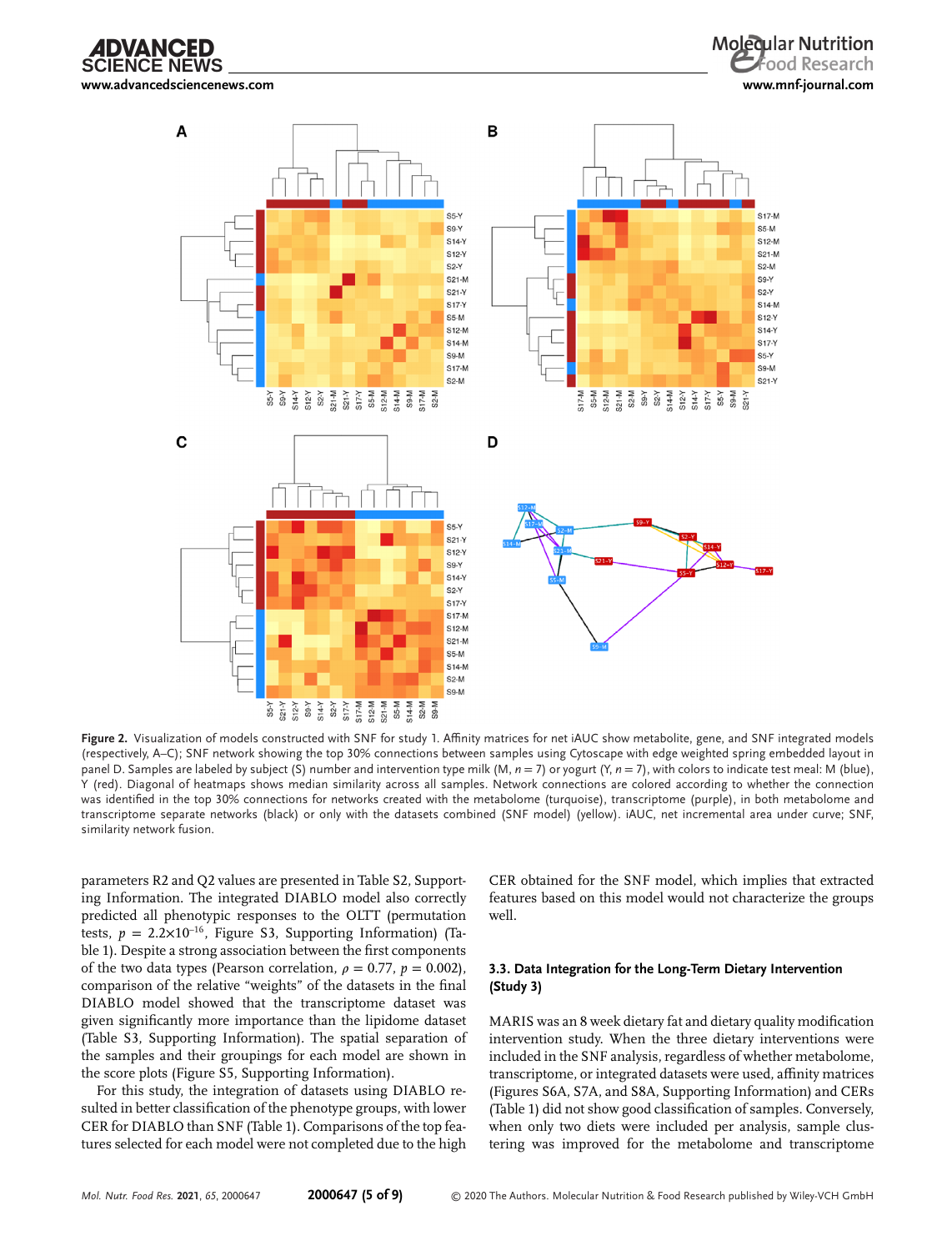#### **[www.advancedsciencenews.com](http://www.advancedsciencenews.com) [www.mnf-journal.com](http://www.mnf-journal.com)**

**Table 1.** Classification error rates (CER) for SNF models (separate and integrated models) and for PLS-DA and DIABLO models presented for all studies.CER is validated by M-fold cross-validation tests (respectively, 7-, 5-, and 10-fold for studies 1, 2, and 3).

|                              | Study 1 CER $\pm$<br><b>SEM</b><br>Milk versus<br>yogurt | Study 2 CER $\pm$<br><b>SEM</b><br>Non-obese<br>versus obese | Study 3 CER $\pm$ SEM       |                                 |                              |                                 |
|------------------------------|----------------------------------------------------------|--------------------------------------------------------------|-----------------------------|---------------------------------|------------------------------|---------------------------------|
|                              |                                                          |                                                              | All diets                   | SFA diet versus<br>MED diet     | SFA diet versus<br>MUFA diet | MUFA diet<br>versus MED diet    |
|                              |                                                          |                                                              | SNF analysis                |                                 |                              |                                 |
| Metabolome/lipidome model    | $0.21^a \pm 0.004$                                       | $0.15^a \pm 0.003$                                           | $0.41^a \pm 0.005$          | $0.13^{b} \pm 0.003$            | $0.29^a \pm 0.006$           | $0.30^a \pm 0.006$              |
| Transcriptome model          | $0.14^b + 0$                                             | $0.03^c + 0.006$                                             | $0.38^b + 0.004$            | $0.19^a \pm 0.005$              | $0.21^b \pm 0.004$           | $0.33^{b} + 0.004$              |
| SNF integrated model         | $0.02^c \pm 0$                                           | $0.08^b \pm 0.002$                                           | $0.30^{\circ} + 0.005$      | $0.08^c \pm 0.002$              | $0.23^b \pm 0.005$           | $0.32^b + 0.004$                |
|                              |                                                          |                                                              | DIABLO analysis             |                                 |                              |                                 |
| Metabolome/lipidome (PLS-DA) | 0.14 <sup>a</sup> $\pm$ 0 <sup>#</sup>                   | $0.13^a + 0.007^{\#}$                                        | $0.27^a + 0.003^{\#}$       | $0.11^a \pm 0.004^{\#}$         | $0.18^a \pm 0.002^{\#}$      | $0.19^a \pm 0.004^{\#}$         |
| Transcriptome (PLS-DA)       | $0.14^a \pm 0$                                           | $0^b + 0^{\#}$                                               | $0.06^{\circ} + 0.002^{\#}$ | $0.07^{\rm b} + 0.003^{\rm \#}$ | $0.01^b \pm 0.003^{\#}$      | $0.07^{\rm b} + 0.005^{\rm \#}$ |
| DIABLO model                 | $0.03^b \pm 0.007^{\#}$                                  | $0^b \pm 0^{\#}$                                             | $0.08^b \pm 0.003^{\#}$     | $0.06^b \pm 0.004^{\#}$         | $0.02^b \pm 0.003^{\#}$      | $0.08^b + 0.005^{\#}$           |

Different letters (a–c) indicate significant differences between CERs for comparisons between models for each study (as assessed by linear mixed-effect models with post hoc pairwise comparisons,  $p_{\text{adi}}$  < 0.05). #indicates a difference comparing equivalent models created by the SNF tool and DIABLO (as assessed by paired *t*-test,  $p$  < 0.05). CER, classification error rate; DIABLO, data integration analysis for biomarker discovery using latent variable approaches for "omics" studies; MED, Mediterranean; PLS-DA, partial least squares discriminant analysis; SFA, saturated fatty acid; SNF, similarity network fusion.

data (Figures S6B–D and S7B–D, Supporting Information). Moreover, the integration of the datasets using SNF enabled clustering that separated the SFA diet group from that of the MED diet group ( $p = 0.0005$ ). However, other comparisons using SNF integrated datasets were not significant (MUFA vs MED:  $p = 0.07$ ; MUFA vs SFA,  $p = 0.06$ ) (Figure S8B–D, Supporting Information). The comparison between MED and SFA diets also showed the best spatial separation in the sample networks (Figure S9, Supporting Information), with only one sample that was misplaced in both groups. The metabolome was important in defining the similarities within each group (Figure S9A, Supporting Information, turquoise connections).

PLS-DA analyses of study 3 showed that the transcriptome performed significantly better in classifying the samples than the metabolome for all dietary comparisons (Table 1; score plots available in Figure S10, Supporting Information, R2 and Q2 values in Table S2, Supporting Information). Furthermore, the DIABLO integration of the datasets did not significantly improve the CER compared to the transcriptome alone for any of the comparisons although the integrated models were validated (*p <* 0.0001 for all permuted tests, Figure S3C–F, Supporting Information). The relative importance of the transcriptomics dataset was also shown by the significantly greater weight of the transcriptome dataset in the DIABLO model as compared to the metabolome dataset (Table S3, Supporting Information). In addition, the "omics" datasets were not strongly associated except for the SFA v. MED model (Pearson correlations: all diets  $\rho = 0.50$ ,  $p = 0.001$ , MUFA vs SFA  $\rho = 0.56$ ,  $p = 0.001$ , MUFA vs MED  $\rho = 0.58$ ,  $p = 0.002$ , SFA vs MED  $\rho = 0.81$ ,  $p < 0.0001$ ), confirming the different contribution of each dataset to the final model. The lowest CER was observed for the SFA versus MUFA comparison using the transcriptome PLS-DA model (Table 1).

For study 3, the integration of datasets using DIABLO resulted in lower CER than the integration using SNF, for all comparisons of the three diets (Table 1). As for study 2, due to the high CERs obtained for the SNF models, comparisons of the top features selected for each model were not completed.

### **4. Discussion**

In our data integration analyses of three different nutritional studies, we show that the integration of related "omics" datasets, by DIABLO or SNF, can help to differentiate responses to diet. The inherent differences of using a supervised (e.g., DIABLO) or unsupervised (e.g., SNF) data integration approach have implications for their utility for nutritional studies. As expected, DIABLO performed well in extracting common discriminating signals of diet or metabolic phenotype, even where the dietary effects were small. Conversely, SNF performed well in classifying samples where the dietary effects were more marked but also enabled the detection of outliers or novel groups.

### **4.1. DIABLO could Discriminate Sample Groups for all Three Study Designs**

DIABLO applies a powerful supervised method that discriminates predefined groups and thus was expected to be relevant for nutritional datasets as the effects of diet can be subtle. One feature of DIABLO is its ability to handle "omics" datasets that are "unbalanced" (i.e., one dataset carries more discriminatory information than the other(s)). Specifically, the capacity to attribute a "weight" to datasets is critical in allowing DIABLO to combine datasets while maintaining the importance of the discriminatory features. In both studies 2 and 3, the transcriptome was assigned a significantly greater "weight" in the models than the metabolome. Consequently, the integration of "omics" datasets using DIABLO was very similar to the separate analysis using the transcriptome only and did not further improve sample classification. The lower importance of the lipidome/metabolome in the DIABLO model for studies 2 and 3 could be explained by the reduced number of compounds. In contrast, the untargeted approach used in study 1 captured the broad spectrum of metabolites that could respond to diet similarly to the approach used for the transcriptome.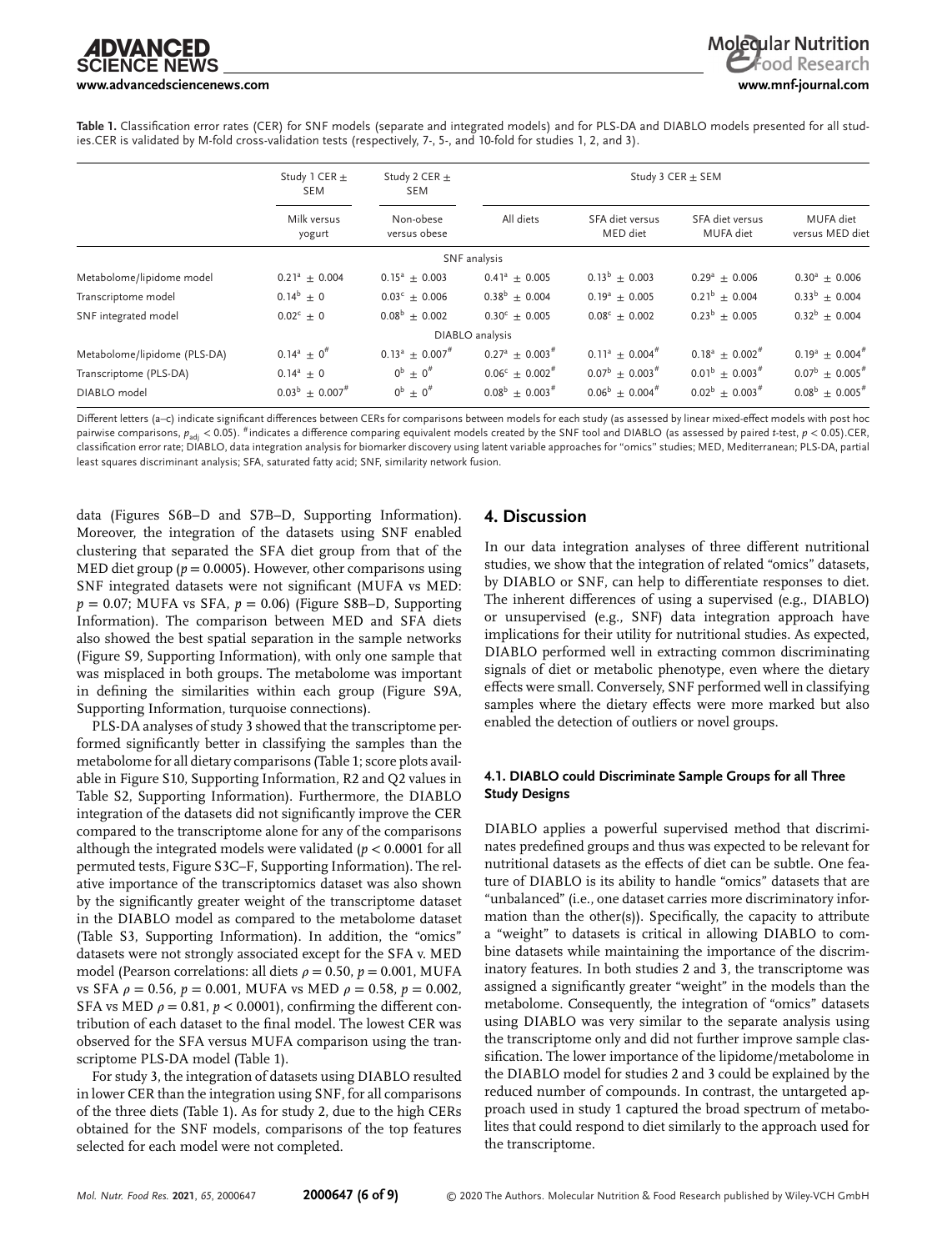**IENCE NEWS** 

**[www.advancedsciencenews.com](http://www.advancedsciencenews.com) [www.mnf-journal.com](http://www.mnf-journal.com)**



**Figure 3.** Network plots for the top 5% most important genes and metabolites for differentiating blood samples taken after milk intake or yogurt intake in study 1, selected by A) SNF and B) DIABLO. Connections between nodes (metabolites, green; genes, purple) are shown for the strongest associations (*ρ* < −0.90 or *ρ* > 0.90, Spearman's correlation) (SNF, *n* = 199 nodes; DIABLO, *n* = 209 nodes). Nodes present in both networks are highlighted by a black outline and a larger size (metabolites, *n* = 12; genes,  $n = 80$ ). DIABLO, data integration analysis for biomarker discovery using latent variable approaches for "Omics" studies; PLS-DA, partial least squares discriminant analysis; SNF, similarity network fusion.

In the current analyses, DIABLO models were built using a "full weighted design matrix," $[10]$  that maximizes the separation between samples groups while taking into account the correlation between "omics" datasets (design matrix parameter set to 0.1). However, by using a "full design matrix" instead (design matrix parameter set to 1), the model would maximize the correlation between "omics" datasets, prioritizing the association between features of the metabolome with features of the transcriptome. Thus, although the integration of data with DIABLO did not improve sample classification in study 2 and 3 compared to transcriptome data alone, DIABLO remains useful in offering a method to associate features of the metabolome and transcriptome that similarly discriminate diet.

#### **4.2. SNF Showed Potential to Reveal Novel Sample Groups**

In contrast to DIABLO, SNF models are unsupervised and thus do not use any a priori information to separate sample groupings. For this reason, the use of a classification measure (i.e., CER) as a performance criterion to compare the two methods might be expected to favor DIABLO. Nevertheless, SNF performed slightly better than DIABLO in study 1.

Interestingly, while DIABLO gives an estimate of the overall contribution of each dataset (by the relative weights), the SNF networks provide a deeper insight into the importance of each dataset by specifying the dataset(s) used to build each connection between samples. The lack of connections defined by both individual datasets (e.g., black connections in Figure 2D), confirmed the value of integrating the datasets to model the two postprandial dairy responses.

The SNF model for the postprandial metabolic challenge in study 2 failed to improve classification compared to the transcriptome alone. One explanation for the weaker performance for the SNF in this study is suggested in the characteristics of the obese outlier for the SNF model, who was the oldest participant in the study. This participant may have a metabolic response profile distinct from both non-obese and younger obese participants; indeed the broad descriptor "obesity" may comprise multiple subtypes.[29,30] A potential advantage of the SNF tool for nutritional studies is the ability to separate samples by undefined factors (for example environmental or biological factors). This could lead to the identification of new metabolic subgroups, but it would require either a stronger signal or a larger cohort than used in study 2 to clarify the groupings.

The results from study 3 suggest two important aspects of study design that can affect the performance of the SNF models: the number of dietary groups studied and the use of fasting blood samples to assess long-term effects of diet. It was noteworthy that a significant improvement was observed for the integrated SFA versus MED SNF model, whereas the evaluation of all three diets together suggested no clear discrimination. The nutritional content of the SFA and MED diets were also the most differing of the three diets, testifying the tendency of SNF to identify the strongest signals in the data. The discrimination of more than two dietary intervention groups by SNF using fasting, long-term data was challenging in this study. The effect of the diet might be more visible if the inter-variation between participants was reduced (e.g., crossover study design). However, the study diet was well controlled (all food was provided to participants) and, the SFA and MED diet could be differentiated by SNF. Moreover, the strong performance of the DIABLO models for all comparisons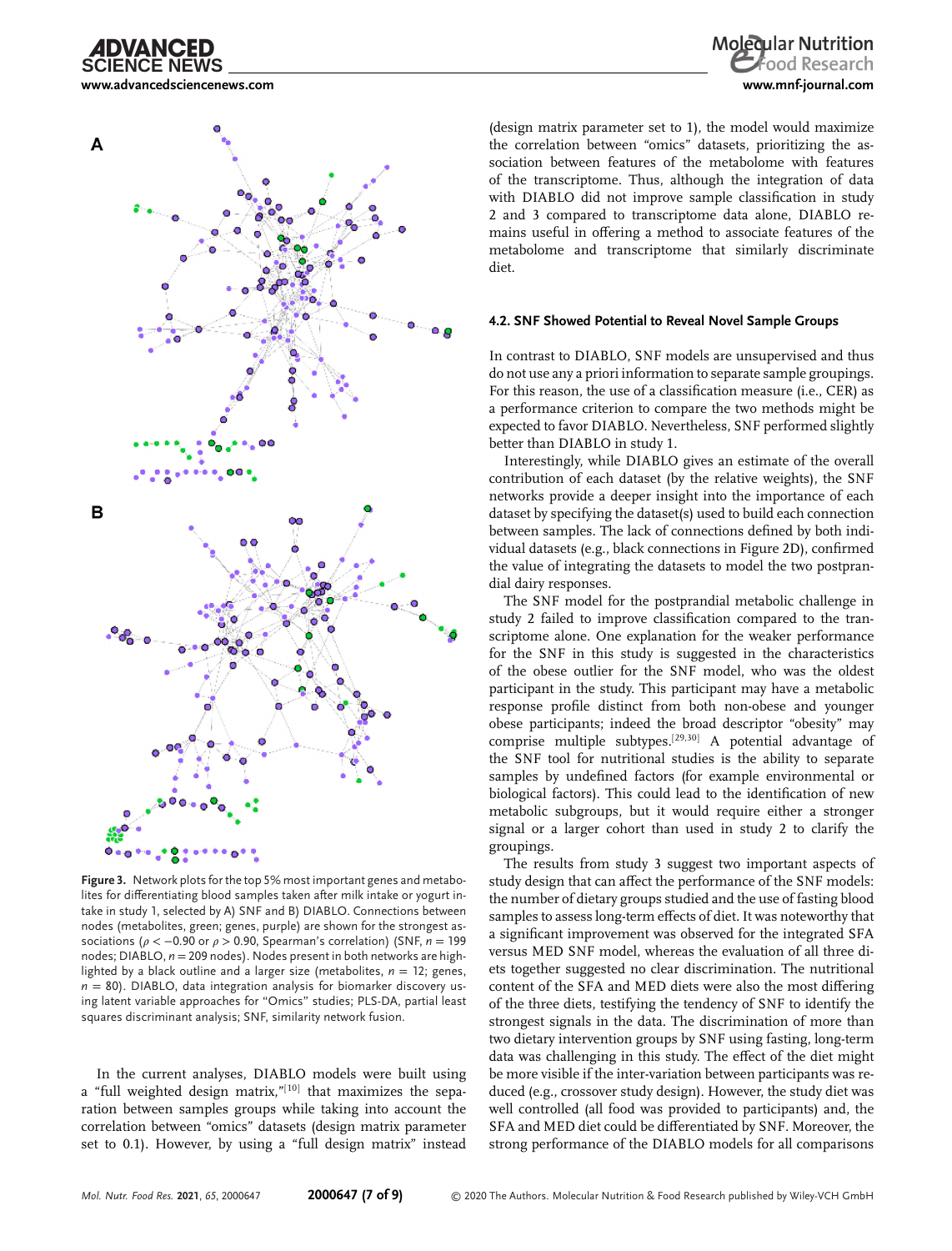of study 3 show the value of the tool in giving weight to the features that discriminate the intervention groups, even if the diets are relatively similar or if the long-term, physiological effects of diet are being assessed.

#### **4.3. Strengths and Limitations**

**CIENCE NEWS** 

We assessed two different data integration tools that hold promise for nutritional datasets using three independent, distinct dietary studies. The use of the same M-fold validation test with identical samples per fold allowed a direct comparison of the CERs for the tools in each study although it is acknowledged that the methods were not designed with the same purpose. We chose to include a filtering step in the analysis pipeline to limit the noise in the data as advocated in the previous analysis of Tini et al.,<sup>[9]</sup> and this was an essential step in the preparation of our data due to limited sample size in our studies. In larger nutritional datasets, models could be explored using filtered and unfiltered data to confirm the utility of the filtering step for clarifying the dietary signals. Although the results were validated internally by the Mfold validation test, an external validation of the results would be useful to further confirm the robustness of these models. While the number of participants in our studies was a limitation of our work, the strength of the models in the internal validation tests despite this limitation underlines the potential of these tools for integrating dietary datasets.

Another consideration in our study was the differences in the choice of "omic" platform and the resulting variation in number of features per dataset. These differences most likely explain why transcriptomic datasets carried most of the information when integrating the datasets in studies 2 and 3. Moreover, such differences, by influencing the performance of the integration tools, might limit the direct comparison of the data integration for different study designs. However, given that these studies reflected the variation of techniques used across existing nutritional studies it was considered relevant to apply data integration approaches to studies with different "omic" data types. It is also noteworthy that the choice of omics data as well as the omics platform selected could affect the success of data integration. While we evaluated commonly available blood "omics" datasets, depending on the research question, the use of other "omics" approaches (e.g., proteomics) may be considered more relevant.

The potential to use SNF and DIABLO to support the biological interpretation of the combined "omics" signal was explored for study 1 in which both models performed well in classifying the samples. Different features were found to be important in defining the models, which may reflect the inherent differences in the methods, although very discriminatory features were found for both models. Discriminatory genes did not represent an enriched metabolic pathway in either model though the limited identification of the untargeted metabolic dataset prevented an integrated pathway analysis of the two datasets.

#### **4.4. Conclusions and Perspectives**

The application of data integration methods to combine related "omics" datasets may help to discriminate responses to different diets and identify related biological signals that are regulated by diet. SNF and DIABLO data integration methods seem to offer different advantages for the analysis of human nutrition intervention/challenge datasets. Generally, DIABLO performed well in our relatively small datasets to identify the features that can differentiate diets or metabolic phenotypes. However, given the complex responses of humans to diet, SNF may be relevant for the identification and the investigation of new metabolic phenotypes.

### **Supporting Information**

Supporting Information is available from the Wiley Online Library or from the author.

### **Acknowledgements**

Study 1 received funding from the Joint Programming Healthy Diet for a Healthy Life (JPI HDHL) funded EU Food Biomarkers Alliance "FOODBAll" (14/JP-HDHL/B3076). Study 2 was funded by the National Children's Research Centre, Crumlin, Ireland (Grant number: B/11/1), by Science Foundation Ireland Joint Programmes Initiative (14/JP-HDHL/B3076) FoodBAll (The Food Biomarkers Alliance), and through "JINGO" 2007–2013 (07FHRIUCD1). Dr. Nadine Zangger and Dr. Mauro Delorenzi of the Bioinformatics Core Facility (Swiss Institute of Bioinformatics, Lausanne) are thanked for their support in the analysis of the raw transcriptome data from study 1. In addition, the authors thank Prof. François P. Pralong for his role as PI for study 1. The authors would like to thank Flavia Marzetta (Vital-IT group, SIB) for critical reading of the manuscript and helpful suggestions.

### **Conflict of Interest**

The authors declare no conflict of interest.

### **Author Contributions**

K.J.B.-P., G.P., M.H., C.C.J.R.M., A.F., N.V., F.P.P., L.A.A., H.M.R., M.I., and G.V., designed the research (project initiation, project conception, development of overall research plan, and study oversight); K.J.B.-P., G.P., M.H., C.C.J.R.M., and N.V., conducted the research (hands-on conduct of the experiments and data collection); K.J.B.-P., G.P., M.H., and C.C.J.R.M., analyzed data or performed statistical analysis; K.J.B.-P., G.P., M.H., C.C.J.R.M., H.M.R., and G.V., wrote the paper, K.J.B.-P., G.P., M.H., C.C.J.R.M., N.V., L.A.A., H.M.R., L.B., M.I., and G.V., critically reviewed the manuscript, K.J.B.-P had primary responsibility for final content. All authors read and approved the final manuscript.

### **Data Availability Statement**

Transcriptomic data for the 3 studies are available at:

https://www.ncbi.nlm.nih.gov/geo/query/acc.cgi?acc = GSE98645 https://www.ncbi.nlm.nih.gov/geo/query/acc.cgi?accv = GSE56609 https://www.ncbi.nlm.nih.gov/geo/query/acc.cgi?acc = GSE30509

Other data reported is available from the corresponding author upon reasonable request.

### **Keywords**

classification, data integration, Data Integration Analysis for Biomarker discovery using Latent variable approaches for "Omics", nutritional intervention, Similarity Network Fusion tool